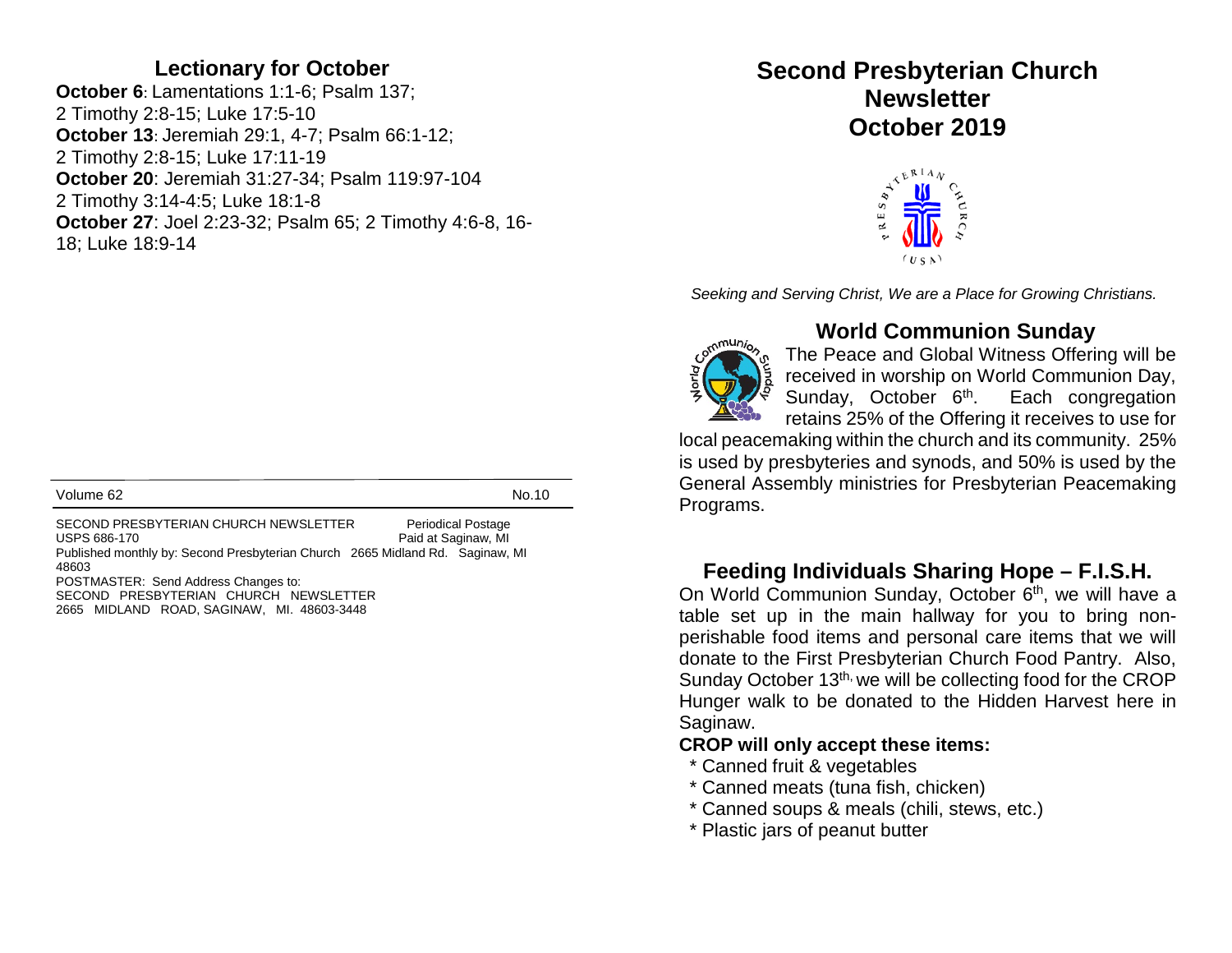### **Taizé Elements during Communion**

There will be elements of a Taizé service during Communion on World Communion Sunday, October 6<sup>th</sup>. Songs, short meditation time where silence is observed, and scripture will take place that day.



#### **Men's Fellowship Breakfast**

All men of the church are invited to join in on Saturday, October 5<sup>th</sup>, for breakfast, study and

fellowship. We meet at 8:00 a.m. at the church, as we continue our study of the Acts of the Apostles. This month's study will begin with Acts19:28. Come and join us!

# **"**Odd "Tuesday **Bible Study**

It's called the "Odd Tuesday Bible Study" because we will meet on the 1<sup>st</sup>, 3<sup>rd</sup> and (when there is one) 5<sup>th</sup> Tuesdays of the month. In October we'll meet on October 1<sup>st</sup>, 15<sup>th</sup>, and 29<sup>th</sup> (the first, third and fifth Tuesdays). This year we're looking at the Old Testament book of Proverbs. We'll begin at 7:00 p.m., and finish sometime between 8:00 and 8:30pm, depending on how discussion goes. So mark your calendars, bring your bible and join in!



### **Florence Gilmour Circle**

All women of the church are invited to join us on Wednesday, October 9<sup>th</sup>, at 9:30 a.m. as we continue our discussion of Chapter 1 – days 3, 4

& 5 of Karen Kingsbury's *Family of Jesus.*

### **2nd @ Second**

We will continue to explore Judaism. Throughout the course, we will study Judaism as it was understood by its followers in the past and by those who practice or identify with Judaism today. Get your coffee and doughnut and join us in the library! **There will no 2nd @ Second on October 13** (CROP Walk).

## **Sunday School Workshops**

Sunday school has officially begun! There is a sign-up board in the gathering area! Please sign up to be a workshop leader one or more Sundays! You'll love it and the children will love that you are there! There are many empty slots that should be filled by YOU! Thank you!

#### **Busy Hands and Hearts**

Busy Hands meets the **FIRST** Monday of the month. October meeting will be Monday, October,  $7<sup>th</sup>$  from 1:00 – 3:00 p.m. We would like



to welcome anyone interested to come and see for themselves what we are about. You do not need to knit or sew to come! Please come and share with us your ideas so we can create items to share with others in our community. If you have any questions, please call Ruth Anderson (792- 0372)

## **Fish Fry Dinner!**

Saginaw's best fish dinner will be held here on Friday, October 18<sup>th</sup>. Enjoy our "secret recipe" fish along with roasted potatoes, coleslaw, beverage and dessert. Dine here from 5:00pm to 6:30pm or take some home to enjoy! Adults \$11, Take Outs \$10 Kids 5-11 \$5, under 5 free

#### **Fish Fry & Bake Sale Signup Sheets**

We'll need lots of help at the Fish Fry on Friday, FISHING October 18, 2019 Signup sheets are in the gathering area. It takes many hands to make this event a success….and it's also really great fellowship. The proceeds to go the Presbyterian Men's Group, which performs many of the maintenance jobs around the church. We will also have a Bake Sale during the Fish Fry.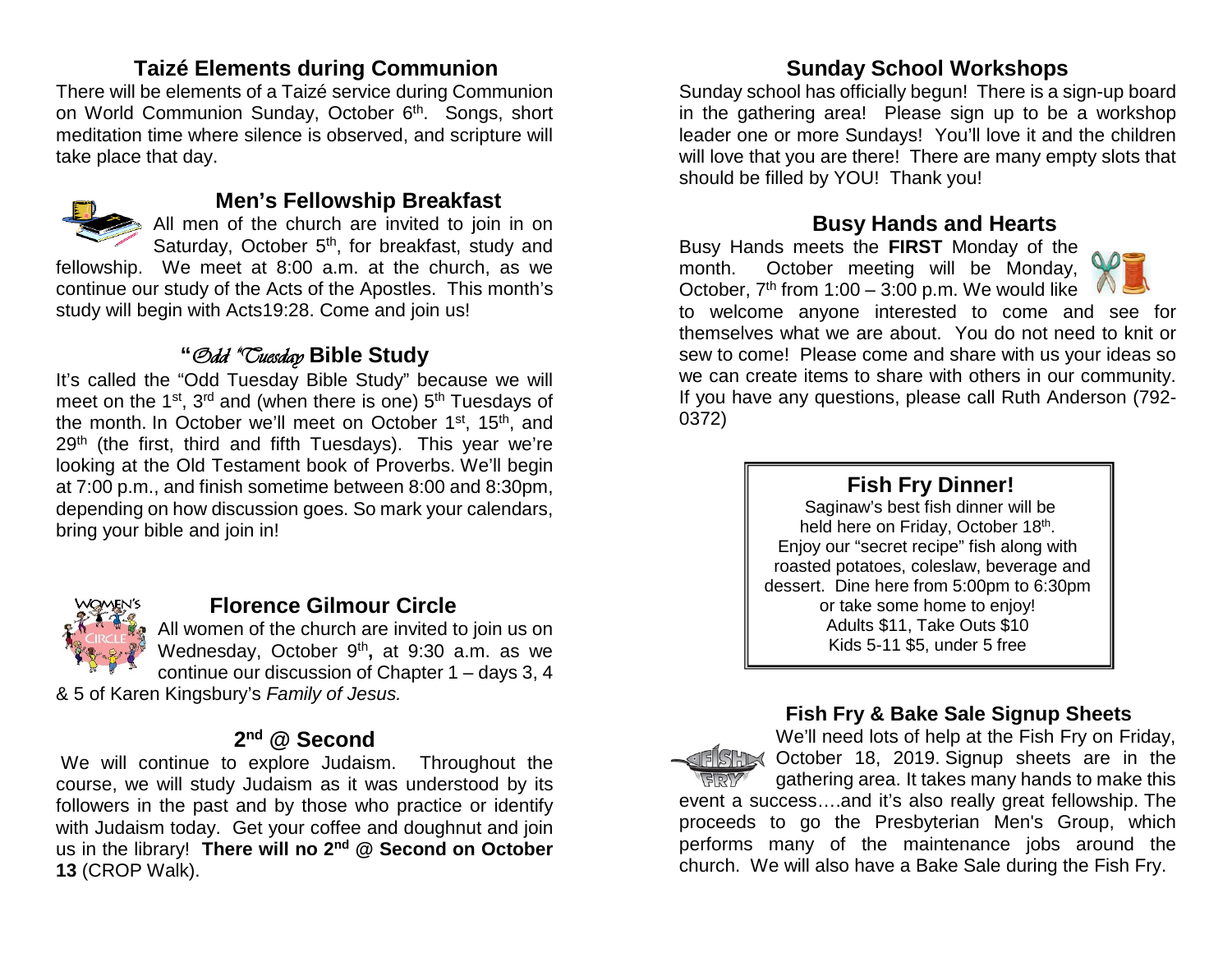# **OCTOBER YOUTH EVENTS**



#### **CROP Walk – Sunday, October 13th**

The Youth Group will be participating in the annual CROP Walk for Hunger this year on Sunday, October  $13<sup>th</sup>$ . This walk raises funds **CROP** for local food pantries. We do have a pledge  $\frac{1000 \text{c}}{1000 \text{c}}$  form at church as a whole group, so if you do raise funds individually, please be sure to bring

that information to us so we can record it! The walk begins at the Saginaw YMCA. We plan to leave church at approximately 12:30 p.m. Please sign-up if you plan to join us so we can be sure to have enough transportation!

**Sunday, October 6<sup>th</sup>** – PYG during Sunday School time Sunday, **October 13th** – PYG during Sunday School time and CROP Walk (more info in the newsletter). We will leave church at 12:30 p.m.

**Sunday, October 20<sup>th</sup>** – PYG during Sunday School time **Saturday, October 26th - Corn Maze!!** This is an evening activity – watch the bulletins and your email for details! **Sunday, October 27<sup>th</sup>** – PYG during Sunday School time

#### **PYG Popcorn**

If you have been craving that amazing smell of popcorn after church – come see us on Sunday, October  $13<sup>th</sup>$ !

### **REACH 2020**

We will be traveling to South Webster, OH from Sunday, July 19th through Saturday, July 25th 2020. If you/your youth would like to join us next summer and this would be their first REACH trip - PLEASE reach out to Tammi to answer any questions you may have. For the folks who have done this before and want to commit now to save \$20 on the cost of the trip, a \$50 deposit will be due by Sunday, October 6<sup>th</sup>, 2019. If you are interested but can't commit now, no worries, we can always add folks later!

# *Mission News*

The first half of our October Mission focus will be The CROP Hunger Walk which is on Sunday, October 13, with registration at the YMCA starting at 1:00 pm, and the walk starting at 1:30 p.m. This year, if our church has three or more youth (21 and under) walking and if they can raise \$250 or more as a group, an anonymous donor will add \$125 to their fundraising total. \$125 can go a long way toward feeding those in need. Please consider walking or being a sponsor for one of our walking teams.



The second part of our October Mission focus will be Stockings for the Troops. Stockings and the list of items needed to fill up the stockings will be in the main hallway on Sunday, October 20<sup>th</sup>. Deadline for turning in the filled stockings will be available at that time.

 Forgotten Man Ministries is one of the missions that we support as a congregation. Their annual fundraising banquet is October 22<sup>nd</sup> at Golden Glow Banquet Hall. We have reserved at least one table and the Mission committee will cover the cost of any additional tables. We will need a total count of people attending by October 11<sup>th</sup>, so please stop in or call the office to sign up.



Finally, here is the breakdown of winter clothing and school supplies that were collected and delivered to Arthur Eddy and Brethren Schools. **Winter Clothing**: Coats-113, Boots-25 pairs, Snow Pants-14, Hats/Scarves/Mittens-127.

**School Supplies**: Folders-152+, Scissors-22, Correction Tape-8, Construction Paper-5 packs, Spiral notebooks-186, Pens-42 packs, Erasers-25 packs, Glue sticks-104,

Markers-12 packs, Backpacks-112, Index cards-2 packs, Sharpeners-10, Rulers-22, Filler Paper-8 packs,

Pencils-48 packs, Colored Pencils-47 packs,

Glue bottles-12, Crayons-91 boxes, and 3 ring binders-4.

 Thank you for continuing to support the mission projects throughout the year.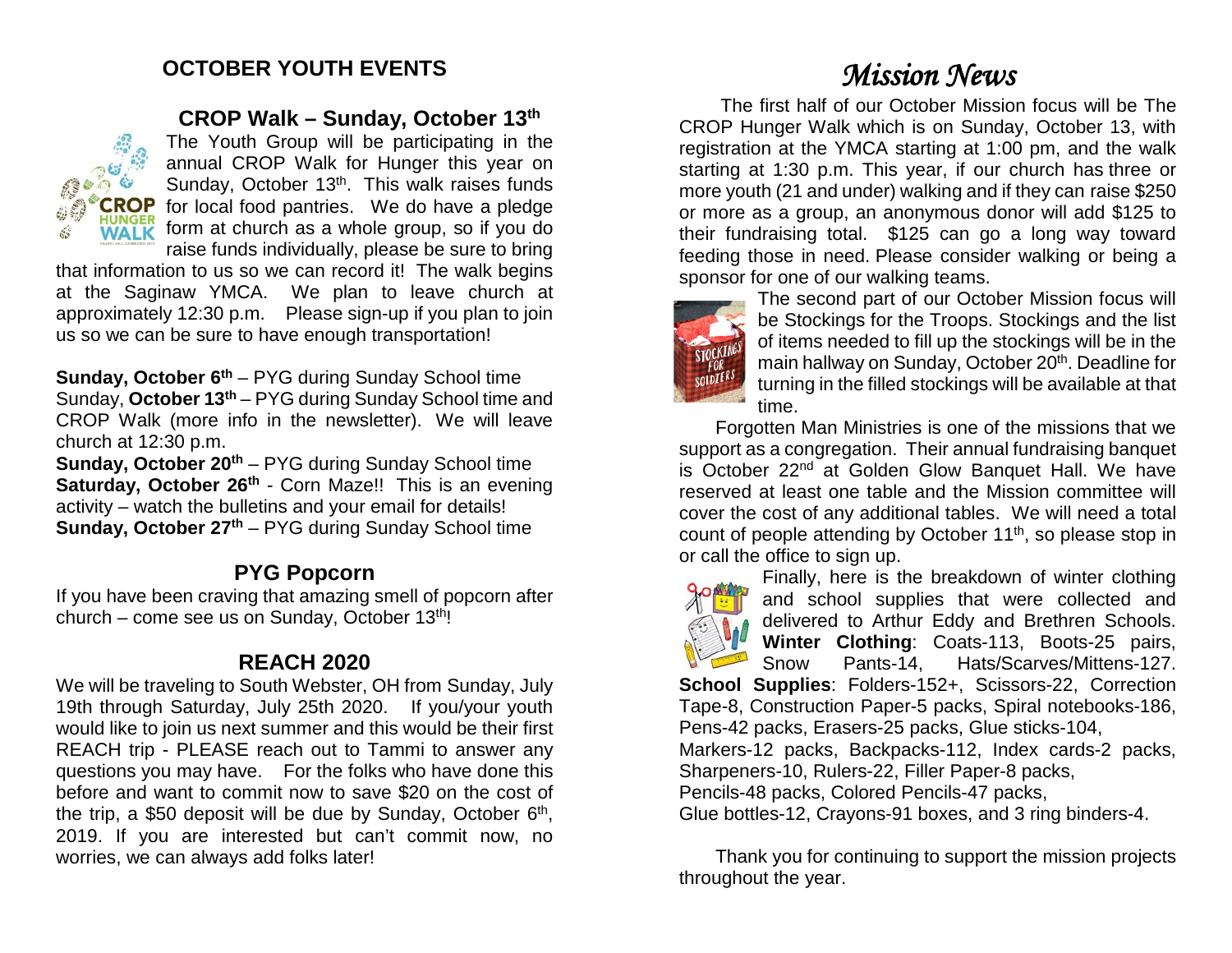#### **8 Reasons to bring your child to Sunday School**

While sleeping late can be nice, have you considered the benefits of Sunday School attendance for your child? Here are 10 reasons to make it a priority in your family.

**1. Age Targeted Teaching**: Where else can your kids get Biblical instruction that's focused toward their developmental abilities?

**2. Friends:** In Sunday School, your child will build positive friendships with their peers by discovering God's Word together.

**3. It's Fun**: Sunday School is not Disney Land, but our teachers do work hard to teach the Bible in ways that are relevant and fun for kids.

**4. Spiritual Mentors**: A dedicated teacher can be a Christian role model who supports you and helps inspire the faith of your child.

**5. Systematic Bible Learning:** Our curriculum is designed to give a broad foundation, so children will understand how all the parts of Scripture point to Christ.

**6. Praying Teachers**: Our teachers consistently pray for your child's faith to grow. Coming to Sunday School gives another occasion for God to answer those requests.

**7. Send the Right Message**: Making Sunday School a priority shows your kids that God's Word really does matter more than pillow-time.

**8. Sunday Worship Fellowship**: While the children enjoy their class, you can fellowship with other adults in our uplifting worship service.



# **OUT OF CHAOS, HOPE**

Hurricane Dorian Relief Hurricane Dorian made landfall in the Bahamas as a Category 5 hurricane on September 1, and stalled over the islands for 24 hours, causing massive damage. Presbyterian Disaster Assistance (PDA) is working with partners in the Bahamas to respond to immediate needs and is monitoring the storm as it heads along the Atlantic coast in the U.S.

#### Tropical Storm Imelda

Tropical Depression Imelda deluged southeast Texas on Thursday, September 19, 2019, pounding some areas with torrential rain and causing devastating flooding that shut down highways and left hundreds of residents stranded and waiting for rescue.

The storm, which had been [churning](https://www.nytimes.com/2019/09/17/us/tropical-storm-imelda-houston.html?module=inline) over Houston on [Wednesday,](https://www.nytimes.com/2019/09/17/us/tropical-storm-imelda-houston.html?module=inline) slammed the area around Beaumont, Tex., overnight, adding to rainfall totals that are among the highest the region has faced since Hurricane Harvey in 2017.

If you would like to give to the relief effort you can give through Second Presbyterian Church marking your gift for Hurricane Relief, account DR000194. This will allow PDA to respond to needs internationally and domestically.